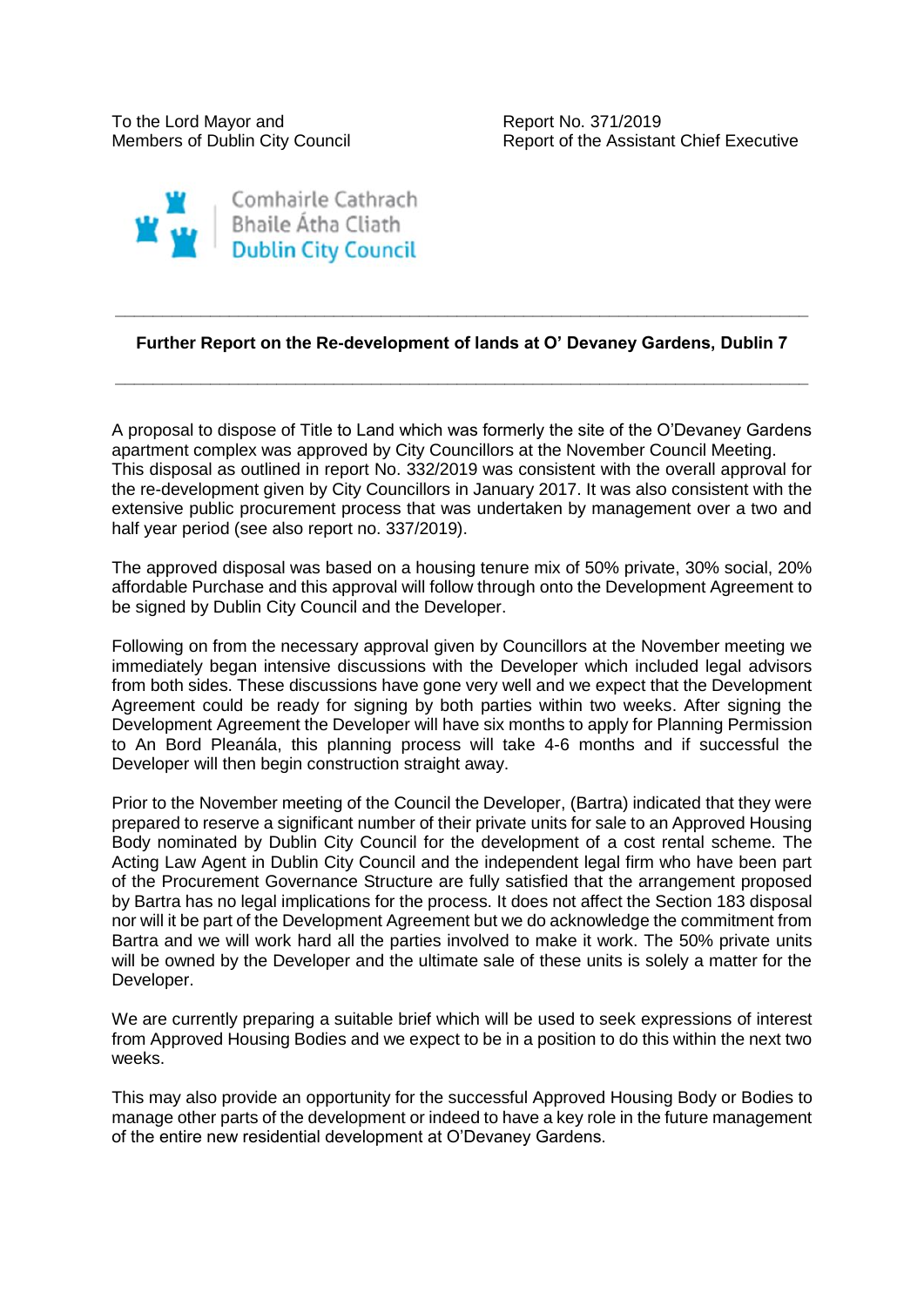In the context of recent commentary around this hugely important project for the City I wish to clarify the full implications if the Section 183 disposal had not been approved;

- The Re-Development Proposal for O'Devaney Gardens would have to be abandoned totally undoing a Public Procurement Process which has been ongoing since January 2017. It would more than likely lead to a similar abandonment of the Oscar Traynor Road Project.
- There is no Plan B therefore, we would be right back to the "drawing board".
- While, of course there are alternative ways of developing a site like this we could not rush into another plan without full political and financial certainty. Serious consideration would have to be given to transferring the land in question to the newly established Land Development Agency who I understand are talking to the Department of Defence in relation to adjacent land at St. Bricin's Hospital. Regardless

## **If we are to take on the project directly the following must be noted;**

- It would take 3 to 5 years at best to get to the stage the project is now at and it could be 10 years or more before completion. All the usual processes around planning (Bord Pleanala), design, infrastructure, cost benefit analysis, capital appraisal, cost spending code, consultation, public procurement for consultants and ultimately the procurement of a contractor would have to be exhaustively worked through.
- While the Government funds Social Housing it does not fund Affordable Housing (Purchase or Cost Rental) apart from the Site Services Fund (SSF) therefore there would be a significant challenge for Dublin City Council to sustain the level of borrowing required to fund such schemes. Unlike the current Bartra deal Dublin City Council would be carrying the full financial risk.
- This Development is not just about building another housing estate, there is a significant level of ancillary facilities such as parkland, play areas, community centre, crèche, retail outlets etc. as well as new roads and other necessary physical infrastructure all of which adds to the overall cost. It should be noted that in other housing schemes currently being constructed by Dublin City Council which do not involve the same level of such ancillary facilities the unit costs are working out at between €350k and €370k. With this in mind and likely increasing construction costs it is very unlikely that a Dublin City Council direct development would achieve the level of affordability (€300k max for affordable purchase) that is part of the Bartra Agreement.
- The  $\epsilon$ 7 million cash contribution from Bartra would not be achievable in a direct development by Dublin City Council, therefore, "the sunken costs" and any additional plans for community facilities would have to be added to construction costs which would further lessen the chance of getting affordability.

To change to a direct development model by Dublin City Council would clearly significantly delay the provision of much needed housing on this site and leave the site derelict for many more years. We are satisfied that it would not achieve better value for money or a better deal for tax payers and would not get a level of affordability any better than the current Bartra deal and to attempt this could result in a considerable reduction in standards and quality in comparison to the Bartra Deal.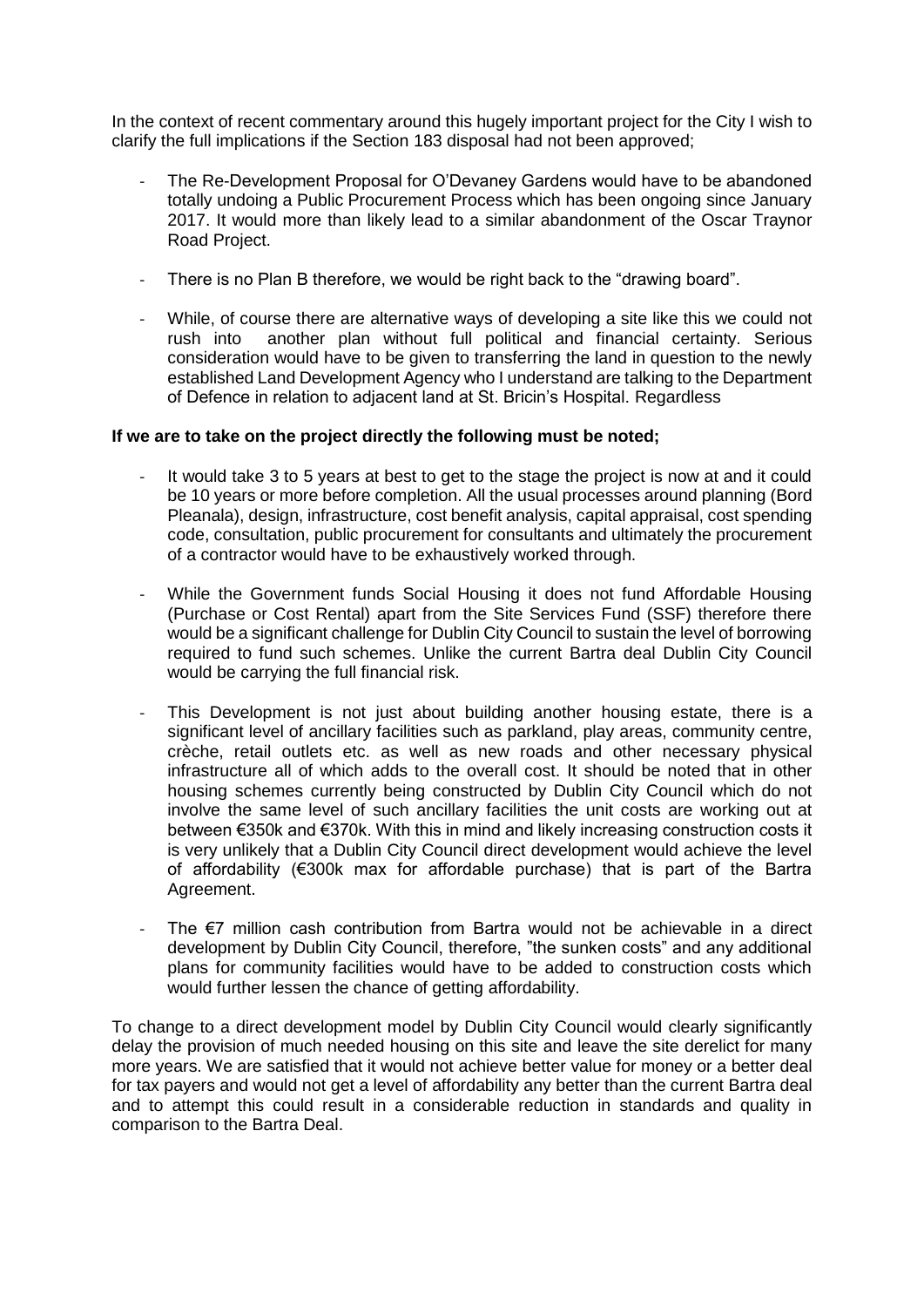It is important to remind Councillors of the positives arising from the deal with Bartra and the entire Procurement and Development Agreement Process was and is designed to get the best possible deal for the City Council , both in terms of social, and in financial gain, using the leverage afforded by state owned lands.

- The O'Devaney Gardens site is being developed with 824 new homes in a quality sustainable mixed tenure scheme, including catering for those families whose incomes disqualify them from social housing, but who may wish to purchase a home in the area of their choice.
- We are achieving full development of the site without the associated risks (Financial & Planning) – The Developer carries these risks.
- Enhanced control over the development via the Competitive Dialogue and the Development Agreement, including input into heights, densities (also subject to Planning) along with restrictions on apartment typologies and tenure, i.e., no studio apartments, no shared accommodation, no student accommodation.
- There will be tenure neutrality across the three tenure types (no design difference between the social, private or affordable homes).
- Fixed prices for both the social and the affordable units over the period of the development which represents an equivalent cash value in the region of €19M.
- Although 50% of the built units will be sold by the developer at market prices, this only represents 22% of the land.
- The proposed new development is very high quality and very attractive in design terms.
- Commitment by DCC to develop Community/Cultural Campus at the northern section of the nearby Infirmary Road lands using funding from the 7 Million cash received from the Developer.
- Social Labour Clause which aspires to a minimum of 20% of the workers (Including apprenticeships) on site to be taken from the live register representing opportunities for local employment. Social Employment and Pay and Conditions Clauses will also be inserted in the Development Agreement between the Developer and DCC.

## **The Developer will provide the following:**

- All the infrastructure, roads, footpaths, street lighting, drainage, landscaping, new public park, crèche, etc., which has an equivalent cash value in the region of €10M.
- Main Public Park- 6,800 Square Metres.
- Retail Facilities- 4 units varying between 164 and 238 Square Metres.
- Amenity- 2 units ranging between 148 and 222 Square Metres.
- Community Facility- 1 unit 233 Square Metres. This will be transferred at no cost to DCC.
- Playground- 825 Square Metres
- Multi Use Sports Area (MUGA).
- Crèche 1 unit 365 Square Metres.
- Pocket park 200 Square Metres.
- New connection road linking South Circular Road to Montpelier Park.
- Cycle-ways along Main Boulevard and through a "Green Cycle-Way" North /South. There is also provision for cycle friendly pathways along the north/south greenway.
- 192 additional social homes for DCC at a significant discount from market prices.
- 165 affordable homes at a significant discount from market prices.
- A Cash Payment of €7M from the developer to DCC which will offset sunken costs already incurred on this project e.g. demolition etc. as well as contributing to new community facilities in the general area.